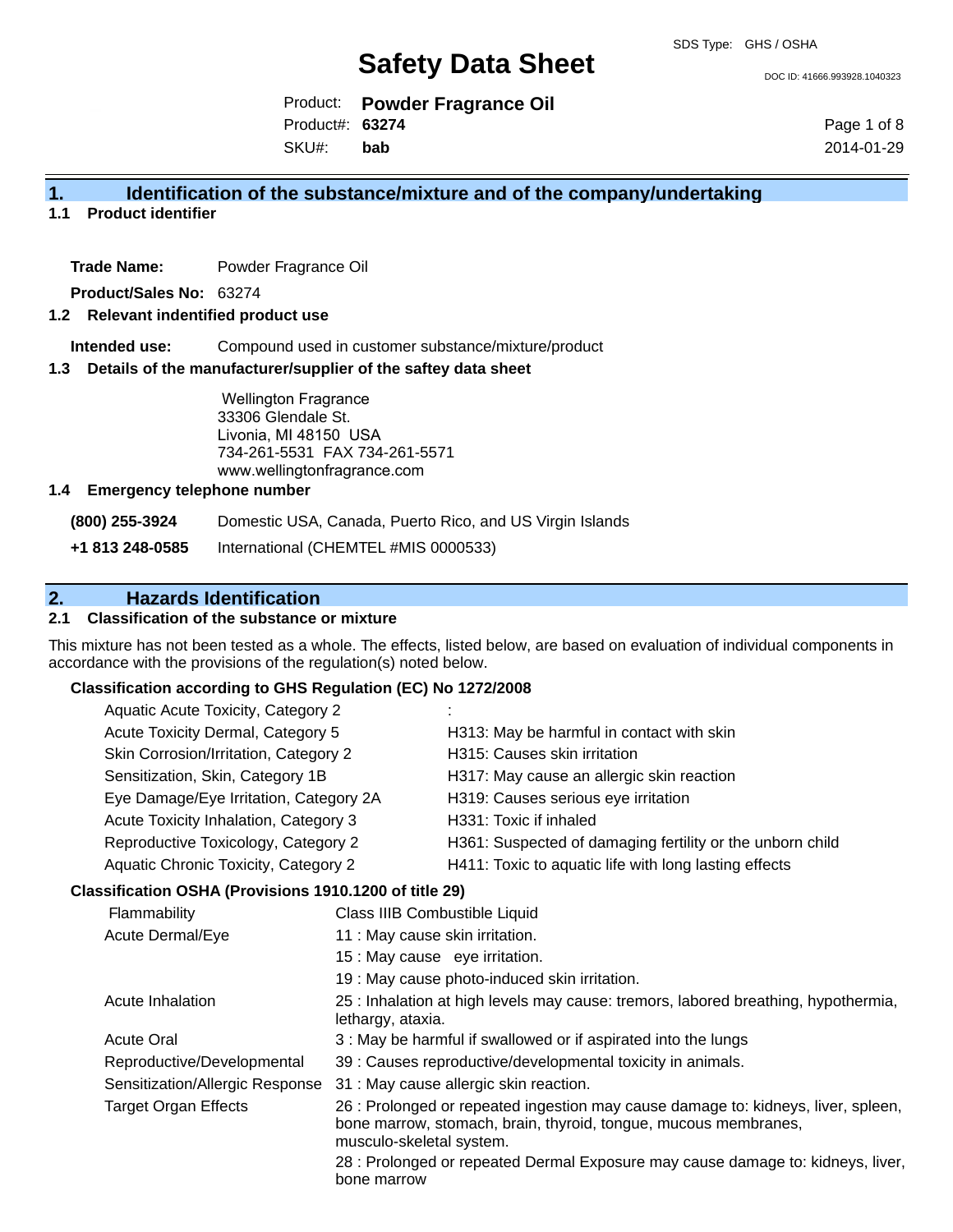DOC ID: 41666.993928.1040323

|                  | Product: Powder Fragrance Oil |
|------------------|-------------------------------|
| Product#: 63274  |                               |
| SKU#: <b>bab</b> |                               |

Page 2 of 8 2014-01-29

Carcinogenicity This mixture contains ingredients identified as carcinogens, at 0.1% or greater, by the following:None [X] ACGIH [ ] IARC [ ] NTP [ ] OSHA [ ]

### **2.2 Label elements**

### **Labelling (REGULATION (EC) No 1272/2008)**

**Hazard pictograms**









### **Signal Word: Danger, Warning**

### **Hazard statments**

| H <sub>3</sub> 13 | May be harmful in contact with skin                 |
|-------------------|-----------------------------------------------------|
| H <sub>315</sub>  | Causes skin irritation                              |
| H317              | May cause an allergic skin reaction                 |
| H <sub>319</sub>  | Causes serious eye irritation                       |
| H331              | Toxic if inhaled                                    |
| H <sub>361</sub>  | Suspected of damaging fertility or the unborn child |
| H411              | Toxic to aquatic life with long lasting effects     |

### **Precautionary Statements**

#### **Prevention:**

| P <sub>201</sub>     | Obtain special instructions before use                                                                                           |
|----------------------|----------------------------------------------------------------------------------------------------------------------------------|
| P <sub>202</sub>     | Do not handle until all safety precautions have been read and understood                                                         |
| P233                 | Keep container tightly closed                                                                                                    |
| P <sub>264</sub>     | Wash hands thoroughly after handling                                                                                             |
| P <sub>271</sub>     | Use only outdoors or in a well-ventilated area                                                                                   |
| P272                 | Contaminated work clothing should not be allowed out of the workplace                                                            |
| P273                 | Avoid release to the environment                                                                                                 |
| P <sub>281</sub>     | Use personal protective equipment as required                                                                                    |
| Response:            |                                                                                                                                  |
| $P302 + P352$        | IF ON SKIN: Wash with soap and water                                                                                             |
| $P304 + P340$        | IF INHALED: Remove victim to fresh air and keep at rest in a position comfortable for<br>breathing                               |
| $P305 + P351 + P338$ | IF IN EYES: Rinse cautiously with water for several minutes Remove contact lenses if<br>present and easy to do. continue rinsing |
| $P308 + P313$        | IF exposed or concerned: Get medical advice/attention                                                                            |
| P311                 | Call a POISON CENTER or doctor/physician                                                                                         |
| $P333 + P313$        | If skin irritation or a rash occurs: Get medical advice/attention                                                                |
| $P337 + P313$        | If eye irritation persists: Get medical advice/attention                                                                         |
| P362                 | Take off contaminated clothing and wash before reuse                                                                             |
| P363                 | Wash contaminated clothing before reuse                                                                                          |
| P391                 | <b>Collect Spillage</b>                                                                                                          |
|                      |                                                                                                                                  |

### **2.3 Other Hazards**

**no data available**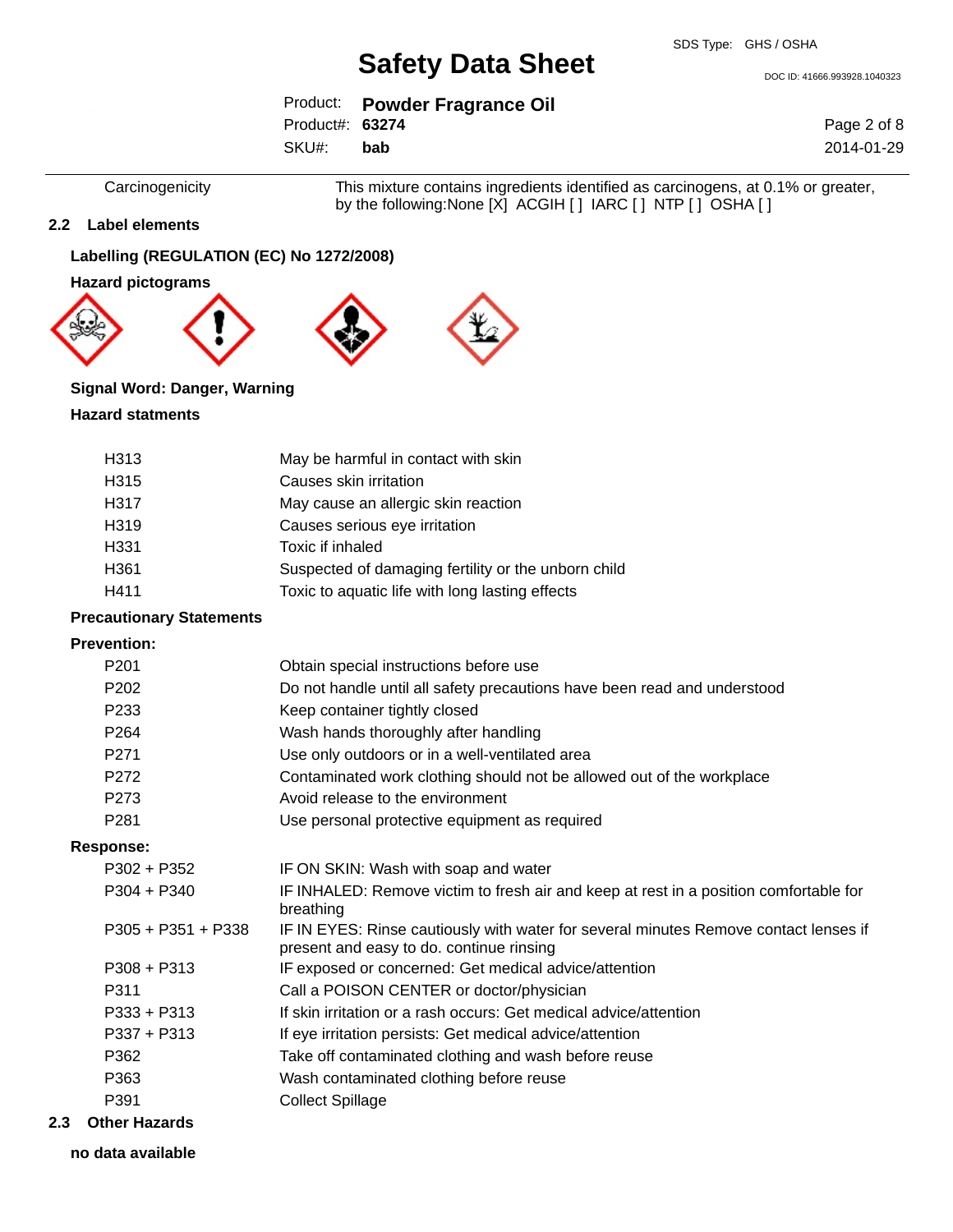SDS Type: GHS / OSHA

DOC ID: 41666.993928.1040323

|                  | Product: Powder Fragrance Oil |
|------------------|-------------------------------|
| Product#: 63274  |                               |
| SKU#: <b>bab</b> |                               |

Page 3 of 8 2014-01-29

## **3. Composition/Information on Ingredients**

### **3.1 Mixtures**

This product is a complex mixture of ingredients, which contains among others the following substance(s), presenting a health or environmental hazard within the meaning of the UN Globally Harmonized System of Classification and Labeling of Chemicals (GHS):

| CAS#<br>Ingredient                                       | EC#                                | Conc.<br>Range | <b>GHS Classification</b>    | <b>OSHA Classification</b> |
|----------------------------------------------------------|------------------------------------|----------------|------------------------------|----------------------------|
| 84-66-2                                                  | 201-550-6                          | 60 - 70 %      | H316                         |                            |
| Diethyl phthalate                                        |                                    |                |                              |                            |
| $123 - 11 - 5$                                           | 204-602-6                          | $2 - 5%$       | H303; H316                   | 11, 15                     |
| Anisaldehyde                                             |                                    |                |                              |                            |
| 127-51-5                                                 | 204-846-3                          | $2 - 5%$       | H315; H317; H320; H411       | 11, 15, 19, 26, 28, 31     |
| a-Isomethyl ionone                                       |                                    |                |                              |                            |
| 140-11-4                                                 | 205-399-7                          | $2 - 5%$       | H227; H303; H316             | 15, 25, 26, 31, 39         |
| Benzyl acetate                                           |                                    |                |                              |                            |
| 103-26-4                                                 | 203-093-8                          | $2 - 5%$       | H303; H317                   |                            |
| Methyl cinnamate                                         |                                    |                |                              |                            |
| 115-95-7                                                 | 204-116-4                          | $2 - 5%$       | H227; H315; H319             |                            |
| Linalyl acetate                                          |                                    |                |                              |                            |
| 8000-27-9                                                | 285-370-3                          | $2 - 5%$       | H304; H316; H410; H411       | 3                          |
|                                                          | Juniperus Virginiana Oil           |                |                              |                            |
| 120-57-0                                                 | 204-409-7                          | $1 - 2%$       | H303; H317                   | 31                         |
| Piperonal                                                |                                    |                |                              |                            |
| 121-33-5                                                 | 204-465-2                          | $1 - 2%$       | H303; H319                   | 31                         |
| Vanillin                                                 |                                    |                |                              |                            |
| 106-22-9                                                 | 203-375-0                          | $1 - 2%$       | H303; H313; H315; H317; H319 | 11, 15                     |
| <b>Citronellol</b>                                       |                                    |                |                              |                            |
| 103-45-7                                                 | 203-113-5                          | $1 - 2%$       | H303                         | 15, 26                     |
| Phenethyl acetate                                        |                                    |                |                              |                            |
| $60 - 12 - 8$                                            | 200-456-2                          | $1 - 2%$       | H302; H313; H316; H319       | 11, 15, 3                  |
| phenethyl alcohol                                        |                                    |                |                              |                            |
| $101 - 41 - 7$                                           | 202-940-9                          | $1 - 2%$       | H227; H303; H313; H316       | 11                         |
| Methyl phenylacetate<br>2050-08-0                        | 218-080-2                          | $1 - 2%$       | H302; H316; H410             |                            |
| Amyl salicylate                                          |                                    |                |                              |                            |
| 104-93-8                                                 | 203-253-7                          | $0.1 - 1.0 %$  | H226; H302; H315; H361; H412 | 11, 15                     |
| p-Methylanisole                                          |                                    |                |                              |                            |
| 80-54-6                                                  | 201-289-8                          | $0.1 - 1.0 %$  | H302; H315; H361; H411       | 11, 15, 26, 28, 3, 31, 39  |
|                                                          | <b>Butylphenyl Methylpropional</b> |                |                              |                            |
|                                                          |                                    |                |                              |                            |
| See Section 16 for full text of GHS classification codes |                                    |                |                              |                            |

Total Hydrocarbon Content (% w/w) = 1.04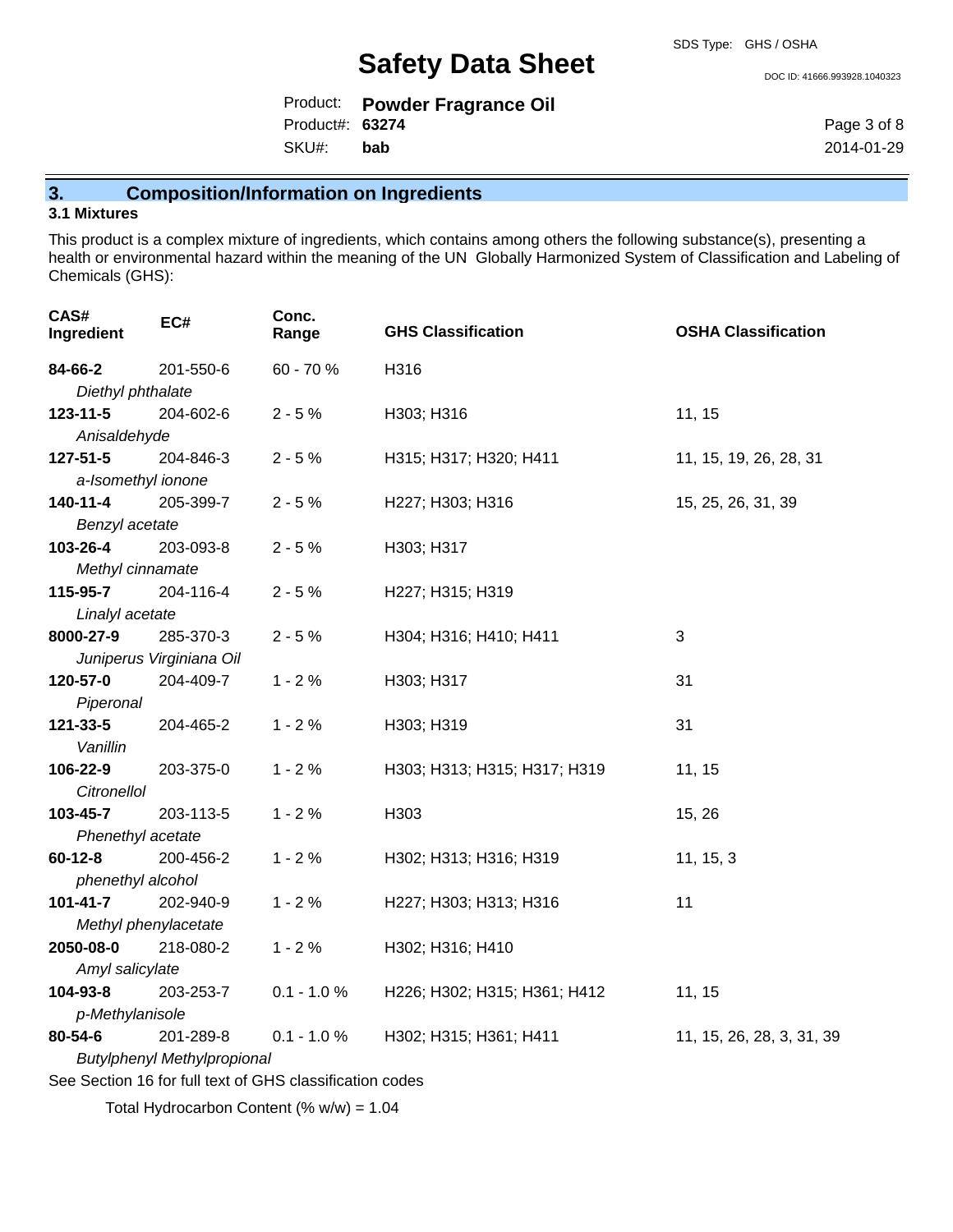DOC ID: 41666.993928.1040323

|                 | Product: Powder Fragrance Oil |
|-----------------|-------------------------------|
| Product#: 63274 |                               |

SKU#: **bab** Page 4 of 8 2014-01-29

| 4.          | <b>First Aid Measures</b>                                                  |                                                                                                               |  |  |
|-------------|----------------------------------------------------------------------------|---------------------------------------------------------------------------------------------------------------|--|--|
| 4.1         | <b>Description of first aid measures</b>                                   |                                                                                                               |  |  |
| Inhalation: |                                                                            | Remove from exposure site to fresh air and keep at rest.<br>Obtain medical advice.                            |  |  |
|             | <b>Eye Exposure:</b>                                                       | Flush immediately with water for at least 15 minutes.<br>Contact physician if symptoms persist.               |  |  |
|             | <b>Skin Exposure:</b>                                                      | Remove contaminated clothes. Wash thoroughly with water (and soap).<br>Contact physician if symptoms persist. |  |  |
|             | Ingestion:                                                                 | Rinse mouth with water and obtain medical advice.                                                             |  |  |
| 4.2         | Most important symptoms and effects, both acute and delayed                |                                                                                                               |  |  |
|             | <b>Symptoms:</b>                                                           | no data available                                                                                             |  |  |
|             | <b>Risks:</b>                                                              | Refer to Section 2.2 "Hazard Statements"                                                                      |  |  |
| 4.3         | Indication of any immediate medical attention and special treatment needed |                                                                                                               |  |  |
|             | Treatment:                                                                 | Refer to Section 2.2 "Response"                                                                               |  |  |
| 5.          | <b>Fire-Fighting measures</b>                                              |                                                                                                               |  |  |
| 5.1         | <b>Extinguishing media</b>                                                 |                                                                                                               |  |  |
|             | Suitable:                                                                  | Carbon dioxide (CO2), Dry chemical, Foam                                                                      |  |  |
|             | <b>Unsuitable</b><br>Do not use a direct water jet on burning material     |                                                                                                               |  |  |
| 5.2         | Special hazards arising from the substance or mixture                      |                                                                                                               |  |  |
|             | <b>During fire fighting:</b>                                               | Water may be ineffective                                                                                      |  |  |
|             | 5.3 Advice for firefighters                                                |                                                                                                               |  |  |
|             | <b>Further information:</b>                                                | Standard procedure for chemical fires                                                                         |  |  |

### **6. Accidental Release Measures**

**6.1 Personal precautions, protective equipment and emergency procedures**

Avoid inhalation and contact with skin and eyes. A self-contained breathing apparatus is recommended in case of a major spill.

#### **6.2 Environmental precautions**

Keep away from drains, soil, and surface and groundwater.

### **6.3 Methods and materials for containment and cleaning up**

Clean up spillage promptly. Remove ignition sources. Provide adequate ventilation. Avoid excessive inhalation of vapors. Gross spillages should be contained by use of sand or inert powder and disposed of according to the local regulations.

### **6.4 Reference to other sections**

Not Applicable

### **7. Handling and Storage**

### **7.1 Precautions for safe handling**

Apply according to good manufacturing and industrial hygiene practices with proper ventilation. Do not drink, eat or smoke while handling. Respect good personal hygiene.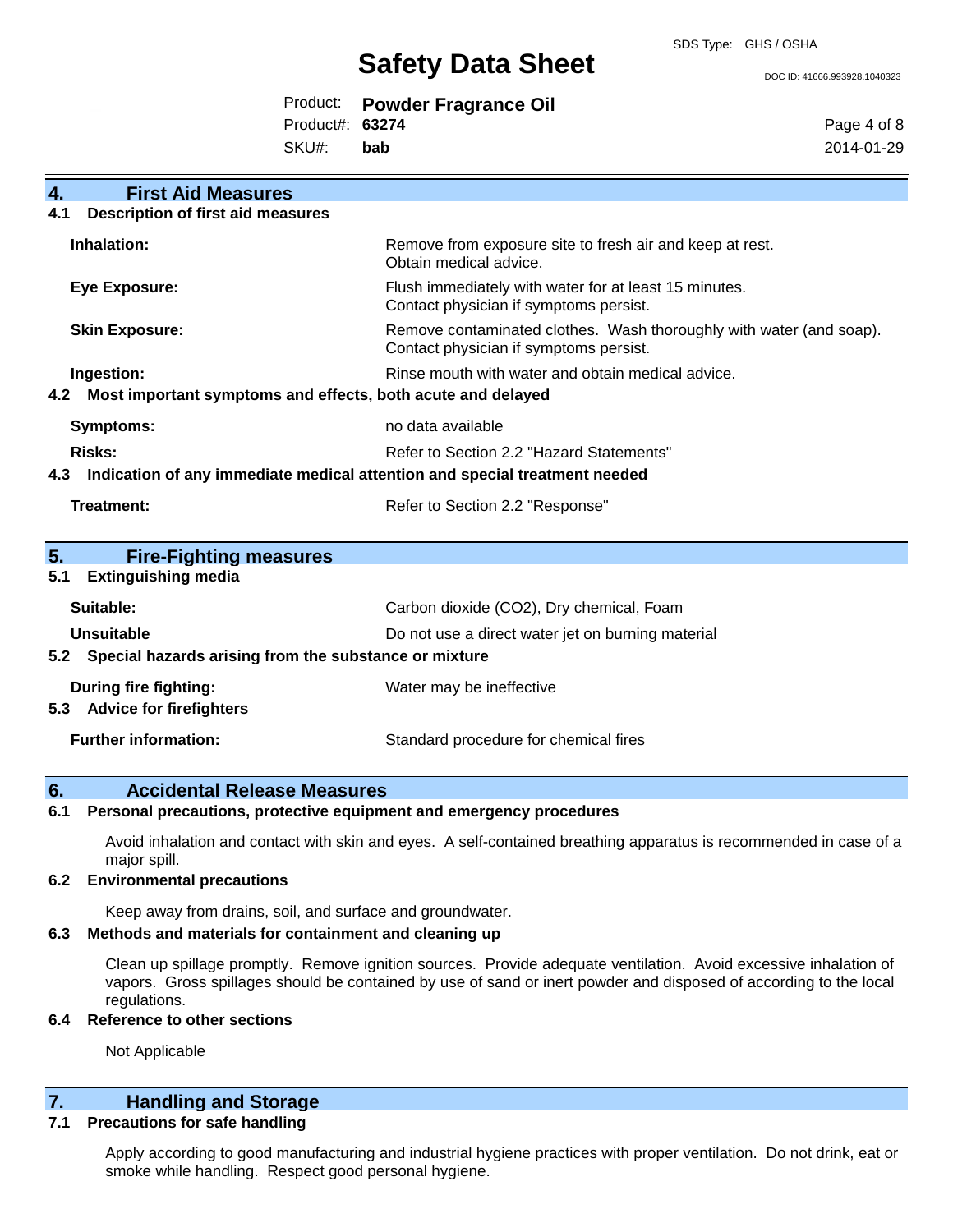DOC ID: 41666.993928.1040323

|                  | Product: Powder Fragrance Oil |
|------------------|-------------------------------|
| Product#: 63274  |                               |
| SKU#: <b>bab</b> |                               |

Page 5 of 8 2014-01-29

### **7.2 Conditions for safe storage, including any incompatibilities**

Store in a cool, dry and ventilated area away from heat sources and protected from light in tightly closed original container. Avoid plastic and uncoated metal container. Keep air contact to a minimum.

### **7.3 Specific end uses**

No information available

### **8. Exposure Controls/Personal Protection**

### **8.1 Control parameters**

| <b>Exposure Limits:</b>        |                   |                                                                                                                                          |                                                                |              |                                 |                         |
|--------------------------------|-------------------|------------------------------------------------------------------------------------------------------------------------------------------|----------------------------------------------------------------|--------------|---------------------------------|-------------------------|
| <b>Component</b>               |                   |                                                                                                                                          | <b>ACGIH</b><br>TWA ppm                                        | <b>ACGIH</b> | <b>OSHA</b><br>STEL ppm TWA ppm | <b>OSHA</b><br>STEL ppm |
| 84-66-2                        | Diethyl phthalate |                                                                                                                                          | 5                                                              |              |                                 |                         |
| 140-11-4                       | Benzyl acetate    |                                                                                                                                          | 10                                                             |              |                                 |                         |
| <b>Engineering Controls:</b>   |                   | Use local exhaust as needed.<br>8.2 Exposure controls - Personal protective equipment                                                    |                                                                |              |                                 |                         |
|                                |                   |                                                                                                                                          |                                                                |              |                                 |                         |
| Eye protection:                |                   | Tightly sealed goggles, face shield, or safety glasses with brow guards and side shields, etc.<br>as may be appropriate for the exposure |                                                                |              |                                 |                         |
| <b>Respiratory protection:</b> |                   | Avoid excessive inhalation of concentrated vapors. Apply local ventilation where appropriate.                                            |                                                                |              |                                 |                         |
| <b>Skin protection:</b>        |                   |                                                                                                                                          | Avoid Skin contact. Use chemically resistant gloves as needed. |              |                                 |                         |

### **9. Physical and Chemical Properties**

### **9.1 Information on basic physical and chemical properties**

| Appearance:                  | <b>Conforms to Standard</b> |
|------------------------------|-----------------------------|
| Odor:                        | Conforms to Standard        |
| Color:                       | Colorless                   |
| <b>Viscosity:</b>            | Liquid                      |
| <b>Freezing Point:</b>       | Not determined              |
| <b>Boiling Point:</b>        | Not determined              |
| <b>Melting Point:</b>        | Not determined              |
| <b>Flashpoint:</b>           | >200 F (93.33 C)            |
| <b>Auto flammability:</b>    | Not determined              |
| <b>Explosive Properties:</b> | None Expected               |
| <b>Oxidizing properties:</b> | None Expected               |
| Vapor Pressure (mmHg@20 C):  | 0.0182                      |
| %VOC:                        | 4.58                        |
| Specific Gravity @ 25 C:     | 1.0790                      |
| Density @ 25 C:              | 1.0760                      |
| Refractive Index @ 25 C:     | 1.5040                      |
| Soluble in:                  | Oil                         |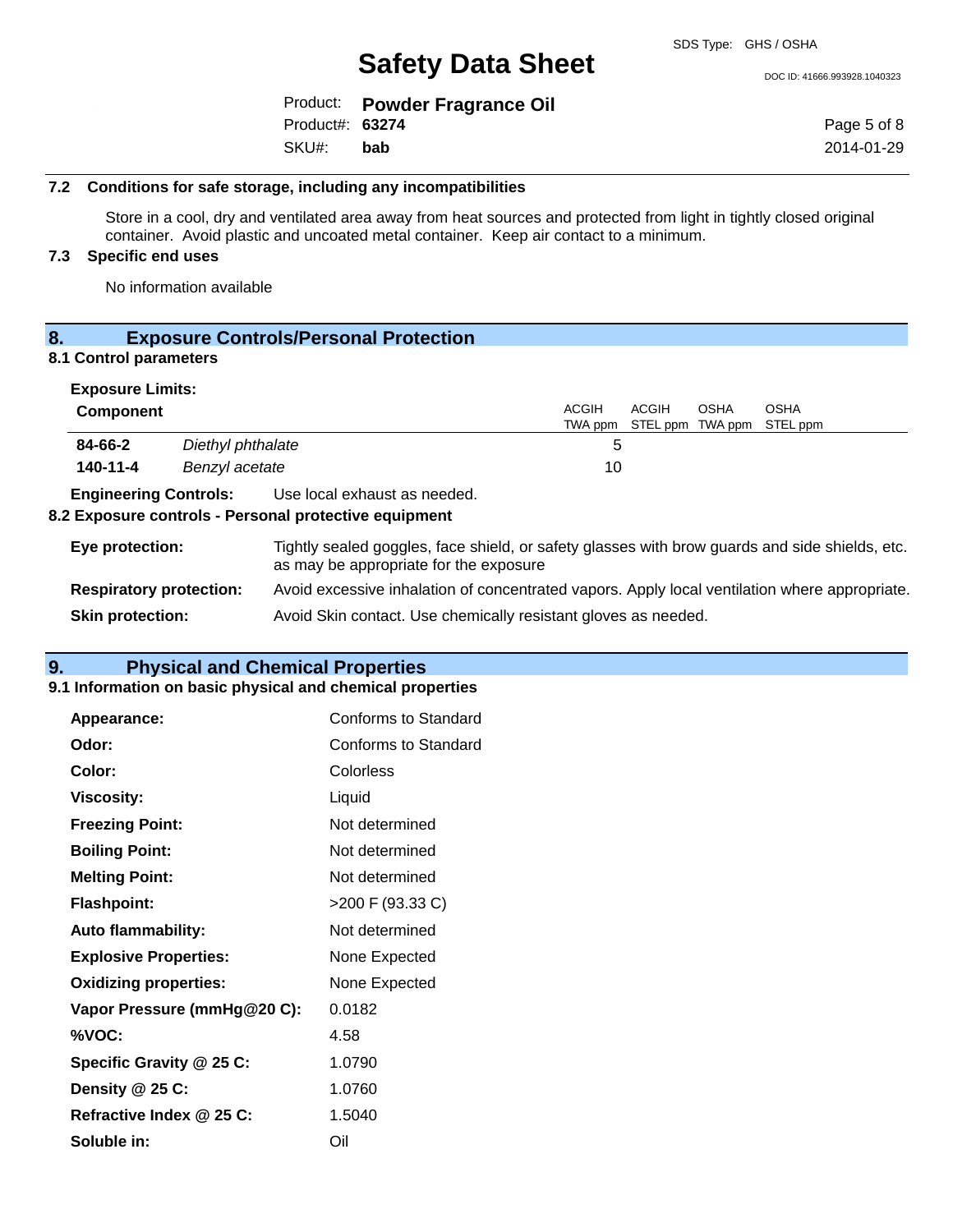DOC ID: 41666.993928.1040323

|  |  | Product: Powder Fragrance Oil |  |
|--|--|-------------------------------|--|
|--|--|-------------------------------|--|

Product#: **63274**

SKU#: **bab** Page 6 of 8 2014-01-29

### **10. Stability and Reactivity**

| 10.1 Reactivity                         | None                                               |
|-----------------------------------------|----------------------------------------------------|
| <b>10.2 Chemical stability</b>          | Stable                                             |
| 10.3 Possibility of hazardous reactions | None known                                         |
| 10.4 Conditions to avoid                | None known                                         |
| 10.5 Incompatible materials             | Strong oxidizing agents, strong acids, and alkalis |
| 10.6 Hazardous decomposition products   | None known                                         |

### **11. Toxicological Information**

**11.1 Toxicological Effects**

Acute toxicity - Oral **Acute toxicity - Oral** (LD50: 5,705.71) Not classified - the classification criteria are

|                                                    | not met                                                  |
|----------------------------------------------------|----------------------------------------------------------|
| <b>Acute toxicity - Dermal</b>                     | (LD50: 4,575.28) May be harmful in contact with skin     |
| <b>Acute toxicity - Inhalation</b>                 | (LC50: 6.47) Toxic if inhaled                            |
| <b>Skin corrosion / irritation</b>                 | Causes skin irritation                                   |
| Serious eye damage / irritation                    | Causes serious eye irritation                            |
| <b>Respiratory sensitization</b>                   | Not classified - the classification criteria are not met |
| <b>Skin sensitization</b>                          | May cause an allergic skin reaction                      |
| <b>Germ cell mutagenicity</b>                      | Not classified - the classification criteria are not met |
| Carcinogenicity                                    | Not classified - the classification criteria are not met |
| <b>Reproductive toxicity</b>                       | Suspected of damaging fertility or the unborn child      |
| Specific target organ toxicity - single exposure   | Not classified - the classification criteria are not met |
| Specific target organ toxicity - repeated exposure | Not classified - the classification criteria are not met |
| <b>Aspiration hazard</b>                           | Not classified - the classification criteria are not met |

### **12. Ecological Information**

**12.1 Toxicity**

| <b>Acute acquatic toxicity</b>     |                                                 |
|------------------------------------|-------------------------------------------------|
| <b>Chronic acquatic toxicity</b>   | Toxic to aquatic life with long lasting effects |
| <b>Toxicity Data on soil</b>       | no data available                               |
| <b>Toxicity on other organisms</b> | no data available                               |
| 12.2 Persistence and degradability | no data available                               |
| 12.3 Bioaccumulative potential     | no data available                               |
| 12.4 Mobility in soil              | no data available                               |
| 12.5 Other adverse effects         | no data available                               |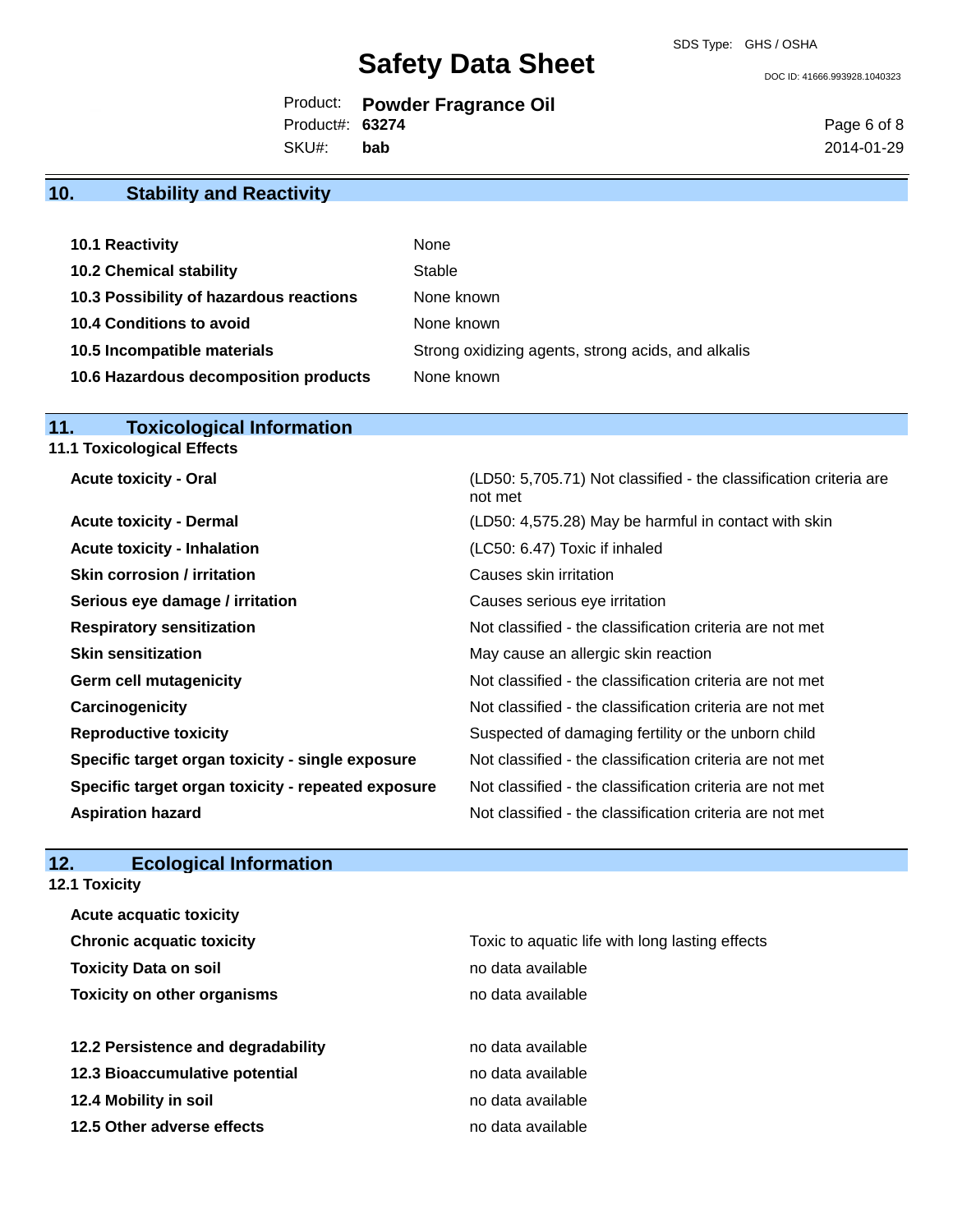DOC ID: 41666.993928.1040323

|                  | Product: Powder Fragrance Oil |
|------------------|-------------------------------|
| Product#: 63274  |                               |
| SKU#: <b>bab</b> |                               |

Page 7 of 8 2014-01-29

### **13. Disposal Conditions**

### **13.1 Waste treatment methods**

Do not allow product to reach sewage systems. Dispose of in accordance with all local and national regulations. Send to a licensed waste management company.The product should not be allowed to enter drains, water courses or the soil. Do not contaminate ponds, waterways or ditches with chemical or used container.

### **14. Transport Information**

| <b>Regulator</b><br>U.S. DOT (Non-Bulk)<br><b>Chemicals NOI</b> |            | <b>Class</b> | <b>Pack Group</b><br>Not Regulated - Not Dangerous Goods | <b>Sub Risk</b> | UN-nr.        |
|-----------------------------------------------------------------|------------|--------------|----------------------------------------------------------|-----------------|---------------|
| <b>ADR/RID (International Road/Rail)</b>                        |            |              |                                                          |                 |               |
| <b>Environmentally Hazardous</b><br>Liquid, n.o.s.              | Substance. | 9            | $\mathbf{III}$                                           |                 | <b>UN3082</b> |
| <b>IATA (Air Cargo)</b>                                         |            |              |                                                          |                 |               |
| <b>Environmentally Hazardous</b><br>Liquid, n.o.s.              | Substance. | 9            | $\mathbf{III}$                                           |                 | <b>UN3082</b> |
| <b>IMDG (Sea)</b>                                               |            |              |                                                          |                 |               |
| <b>Environmentally Hazardous</b><br>Liquid, n.o.s.              | Substance. | 9            | $\mathbf{III}$                                           |                 | <b>UN3082</b> |

| 15.                                        | <b>Regulatory Information</b>            |                                                              |
|--------------------------------------------|------------------------------------------|--------------------------------------------------------------|
|                                            | <b>U.S. Federal Regulations:</b>         |                                                              |
| <b>TSCA (Toxic Substance Control Act):</b> |                                          | All components of the substance/mixture are listed or exempt |
|                                            | 40 CFR(EPCRA, SARA, CERCLA and CAA)      | This product contains the following components:              |
| 84-66-2                                    | 201-550-6 60 - 70 %                      | Diethyl phthalate                                            |
| <b>U.S. State Regulations:</b>             |                                          |                                                              |
| <b>Canadian Regulations:</b>               | <b>California Proposition 65 Warning</b> | No Warning required                                          |
| <b>DSL / NDSL</b>                          |                                          | 100.00% of the components are listed or exempt.              |

### **16. Other Information**

#### **GHS H-Statements referred to under section 3**

H226 : Flammable liquid and vapour **H227** : Combustible liquid

H304 : May be fatal if swallowed and enters airways H313 : May be harmful in contact with skin

H317 : May cause an allergic skin reaction **H**319 : Causes serious eye irritation

H410 : Very toxic to aquatic life with long lasting effects H411 : Toxic to aquatic life with long lasting effects

H412 : Harmful to aquatic life with long lasting effects

- 
- H302 : Harmful if swallowed H303 : May be harmful if swallowed
	-
- H315 : Causes skin irritation et al. (a) H316 : Causes mild skin irritation
	-
- H320 : Causes eye irritation **H361** : Suspected of damaging fertility or the unborn child
	-